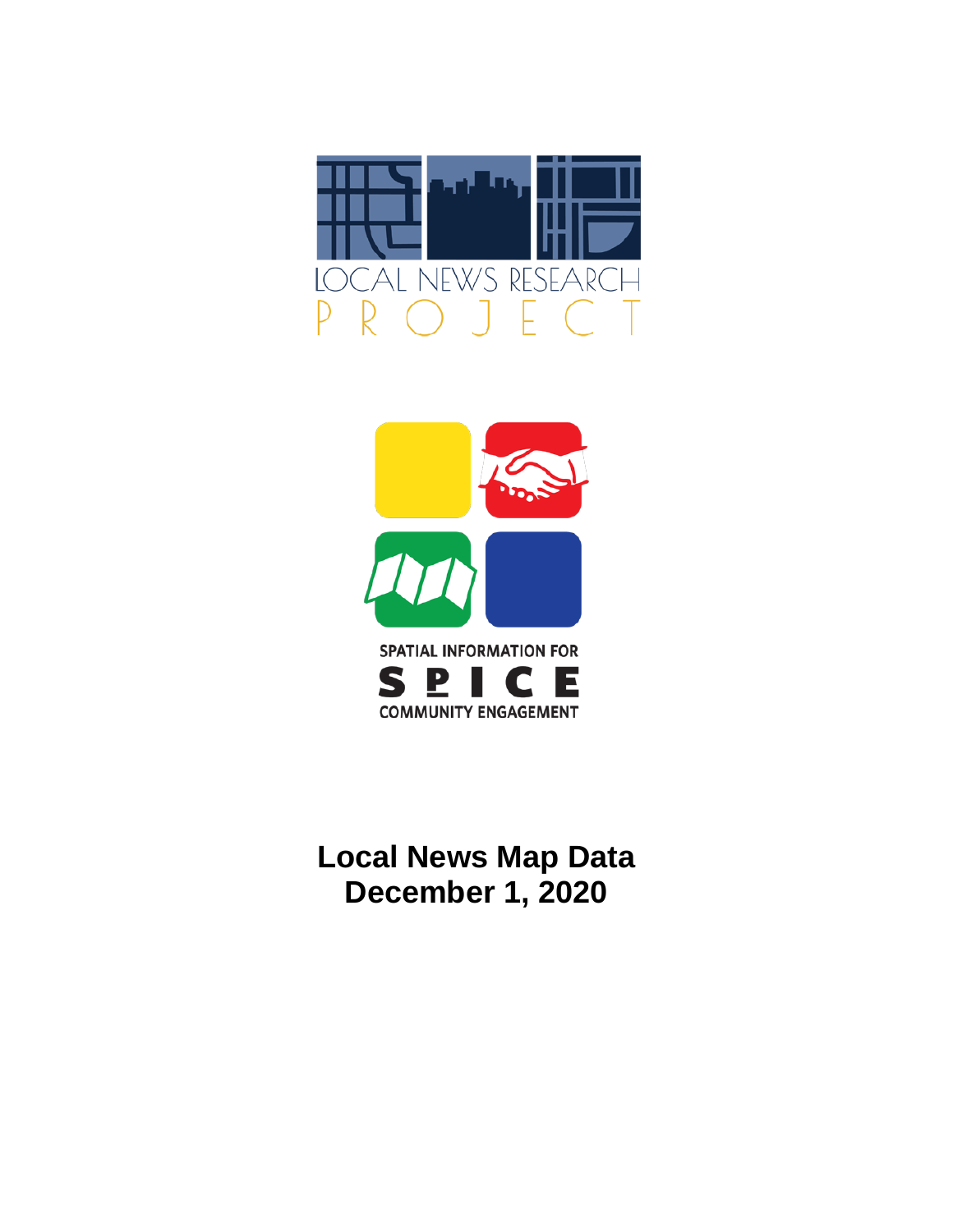### ABOUT THIS PROJECT

The Local News Map is a crowd-sourced resource that tracks what is happening to local newspapers, broadcast outlets and online news sites in communities across Canada. It displays data going back to 2008, which marked the beginning of a deep recession and a turning point for many previously profitable local news organizations. This report, which is produced every two months and archived [here,](http://localnewsresearchproject.ca/category/local-news-map-data) summarizes the latest data available on the map.

For the purposes of this project, a local news outlet is defined as a news organization that maintains independence from those it covers, demonstrates a commitment to accuracy/transparency, and is devoted primarily to reporting and publishing timely, originallyproduced news about local people, places, issues and events in a defined geographic area.

This project is the result of a collaboration between Professor [April Lindgren,](http://rsj.journalism.ryerson.ca/team/april-lindgren/) lead investigator for the [Local News Research Project](http://localnewsresearchproject.ca/) at Ryerson University's School of Journalism and Associate Professor [Jon Corbett,](http://joncorbett.com/JonCorbett/Home.html) who leads the University of British Columbia's [SpICE](http://spice.geolive.ca/)  [Lab](http://spice.geolive.ca/) (Spatial Information for Community Mapping). It was created with financial support from [Canadian Geospatial and Open Data Research Partnership;](http://geothink.ca/) Canadian Media Guild/CWA Canada; Canadian Journalists for Free Expression; a Mitacs Accelerate grant; Unifor; and Ryerson University. This project is also supported by the [Ken and Debbie Rubin Public Interest](http://kenrubin.ca/grants/)  [Advocacy Fund.](http://kenrubin.ca/grants/)

Credits/citations: The Local News Map is a joint project of the Local News Research Project at Ryerson University's School of Journalism and the University of British Columbia's SpICE Lab (Spatial Information for Community Mapping).

Lindgren, April and Corbett, Jon. *Local News Map Data.*  <http://localnewsresearchproject.ca/category/local-news-map-data>

Visit the map:<https://localnewsmap.geolive.ca/>

Contact us: [localnewspoverty@gmail.com](mailto:localnewspoverty@gmail.com)

## **Contents**

| Breakdown of data by type of local media (2008 to December 1, 2020) 5 |  |
|-----------------------------------------------------------------------|--|
|                                                                       |  |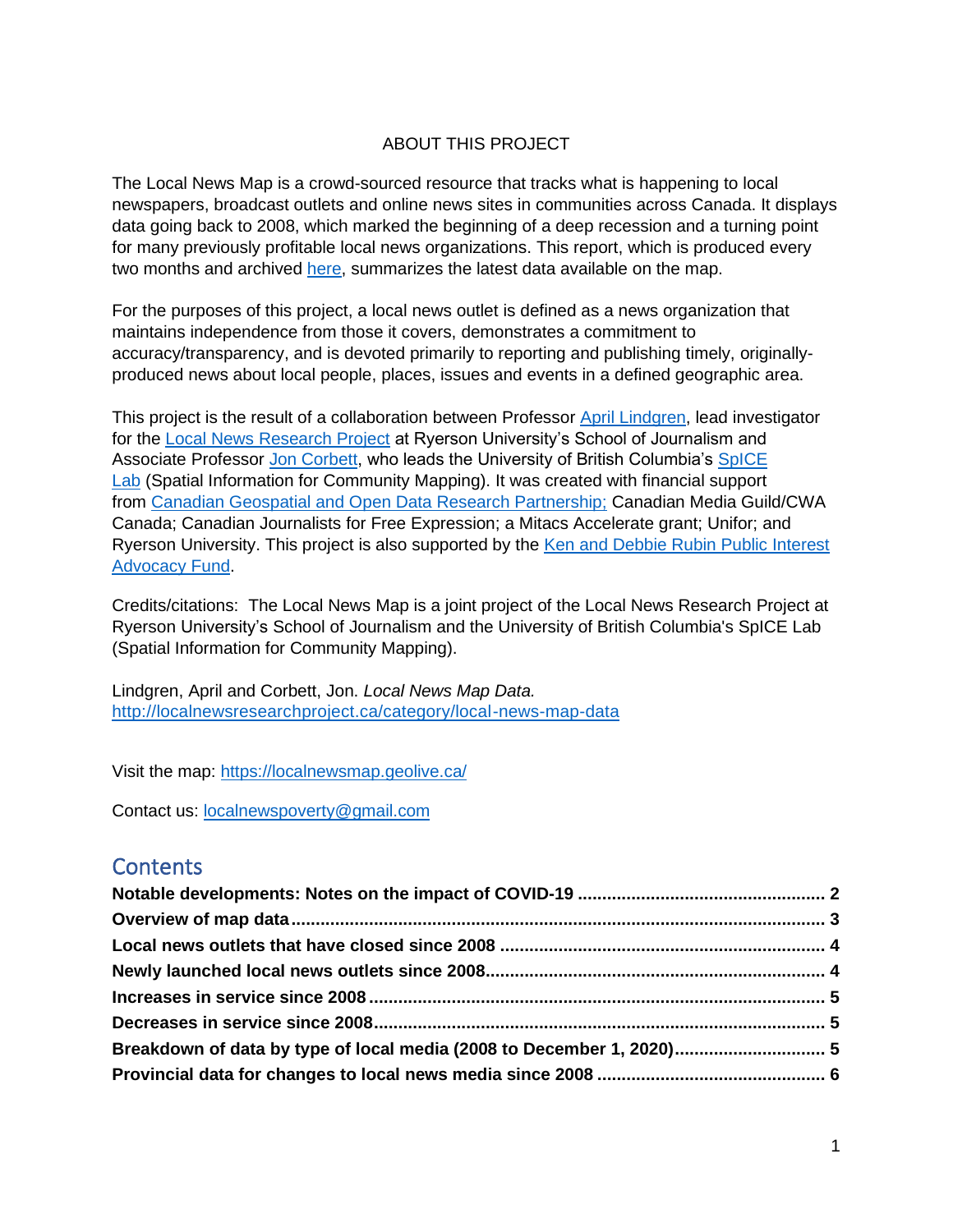# <span id="page-2-0"></span>Notable developments: Notes on the impact of COVID-19

<span id="page-2-1"></span>Since the World Health Organization declared a global pandemic on March 11, 2020:

- 38 news outlets have permanently closed including three private radio stations and 35 community newspapers that published fewer than five times per week
- 12 daily newspapers have cut one or more print editions
- three community newspapers have shifted completely online
- 18 new local news outlets have launched one radio station, four community newspapers and 13 online news sites
- 12 community newspapers closed in Manitoba (Glacier Media closed four in September and Postmedia closed eight in May)
- 10 community newspapers closed in Alberta (Great West Newspapers merged 10 local newspapers into three regional newspapers between the end of March and early April)

For additional information on the pandemic's impact on media in Canada, including changes that to date have been labelled temporary, visit the [COVID-19 Media Impact Map for Canada.](https://localnewsresearchproject.ca/covid-19-media-impact-map-for-canada/)



# Local News Map data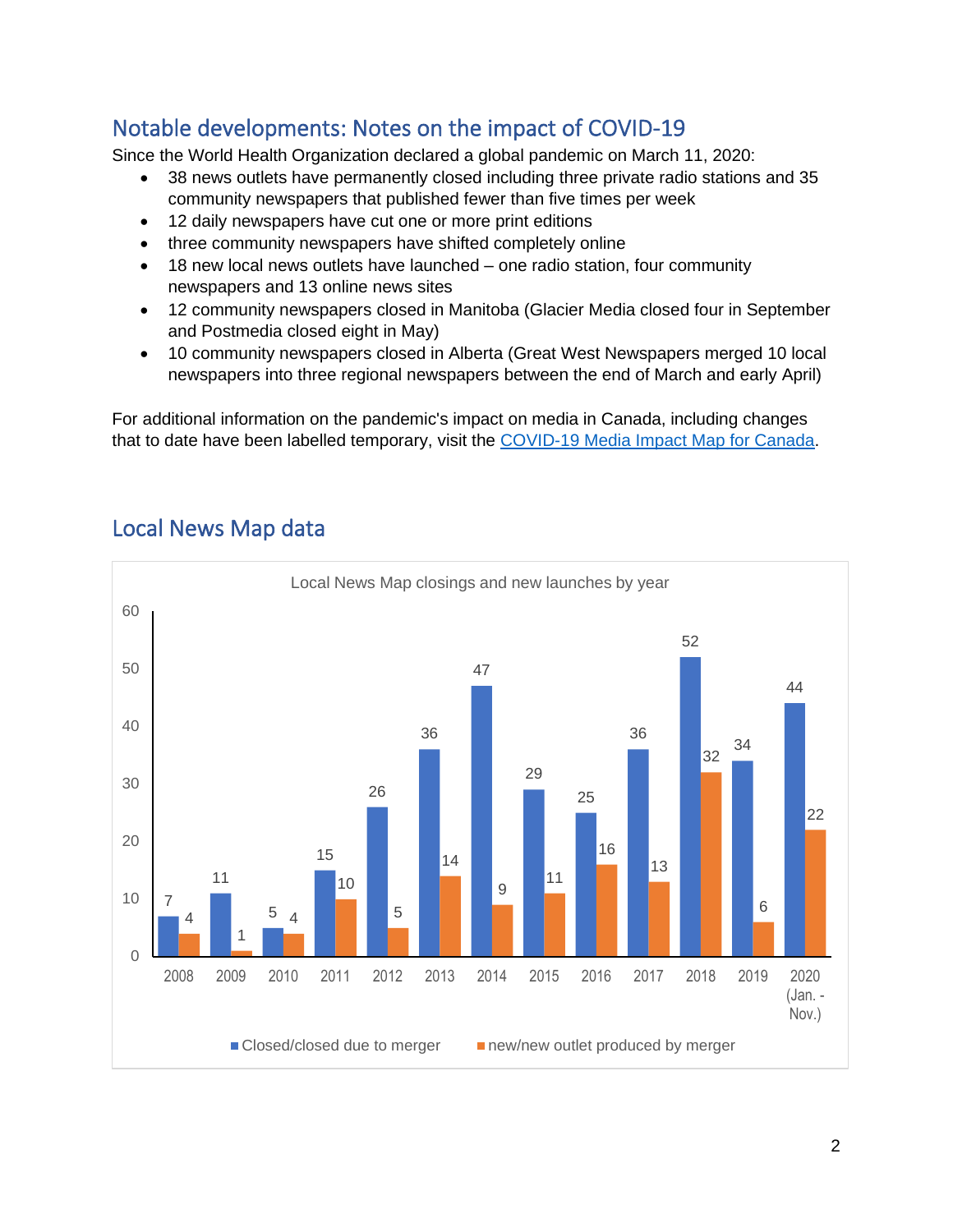## Overview of map data

The map displayed a total of 660 markers representing changes to local news outlets of all types between 2008 and December 1, 2020.

| type of change that occurred:<br>closed<br>291<br>closed due to<br>76<br>merger<br>daily (free) becomes<br>1<br>a community paper<br>daily becomes a<br>12<br>community paper<br>decrease in service<br>88<br>22<br>increase in service<br>121<br>new<br>new outlet produced<br>26<br>by merger<br>shifted to online<br>23 | Breakdown of all markers by |  |  |  |  |
|----------------------------------------------------------------------------------------------------------------------------------------------------------------------------------------------------------------------------------------------------------------------------------------------------------------------------|-----------------------------|--|--|--|--|
|                                                                                                                                                                                                                                                                                                                            |                             |  |  |  |  |
|                                                                                                                                                                                                                                                                                                                            |                             |  |  |  |  |
|                                                                                                                                                                                                                                                                                                                            |                             |  |  |  |  |
|                                                                                                                                                                                                                                                                                                                            |                             |  |  |  |  |
|                                                                                                                                                                                                                                                                                                                            |                             |  |  |  |  |
|                                                                                                                                                                                                                                                                                                                            |                             |  |  |  |  |
|                                                                                                                                                                                                                                                                                                                            |                             |  |  |  |  |
|                                                                                                                                                                                                                                                                                                                            |                             |  |  |  |  |
|                                                                                                                                                                                                                                                                                                                            |                             |  |  |  |  |
|                                                                                                                                                                                                                                                                                                                            |                             |  |  |  |  |
|                                                                                                                                                                                                                                                                                                                            |                             |  |  |  |  |
|                                                                                                                                                                                                                                                                                                                            |                             |  |  |  |  |
|                                                                                                                                                                                                                                                                                                                            |                             |  |  |  |  |



| Breakdown of all markers |     |  |  |  |
|--------------------------|-----|--|--|--|
| by type of media:        |     |  |  |  |
| community paper          | 368 |  |  |  |
| daily paper - free       | 32  |  |  |  |
| daily paper - paid       | 61  |  |  |  |
| online                   | 99  |  |  |  |
| radio - private          | 27  |  |  |  |
| radio - public           | 11  |  |  |  |
| TV - private             | 34  |  |  |  |
| TV - public              | 28  |  |  |  |
|                          |     |  |  |  |

Breakdown of all markers by ownership<sup>1</sup>: Independent owners<sup>2</sup> 138 Postmedia 78 Black Press 40 Torstar 36 Transcontinental 36 Metroland 34 Sun Media 29 CBC/Radio-Canada 28 Glacier Media 27 SaltWire Network 21 Great West Newspapers 16 Quebecor 15 Bell Media 13 Rogers Media 13 Village Media 11 11 Other 125 <sup>1</sup>Only owners associated with more than

10 markers are listed except in the case of independent owners <sup>2</sup>Owners with fewer than 3 media properties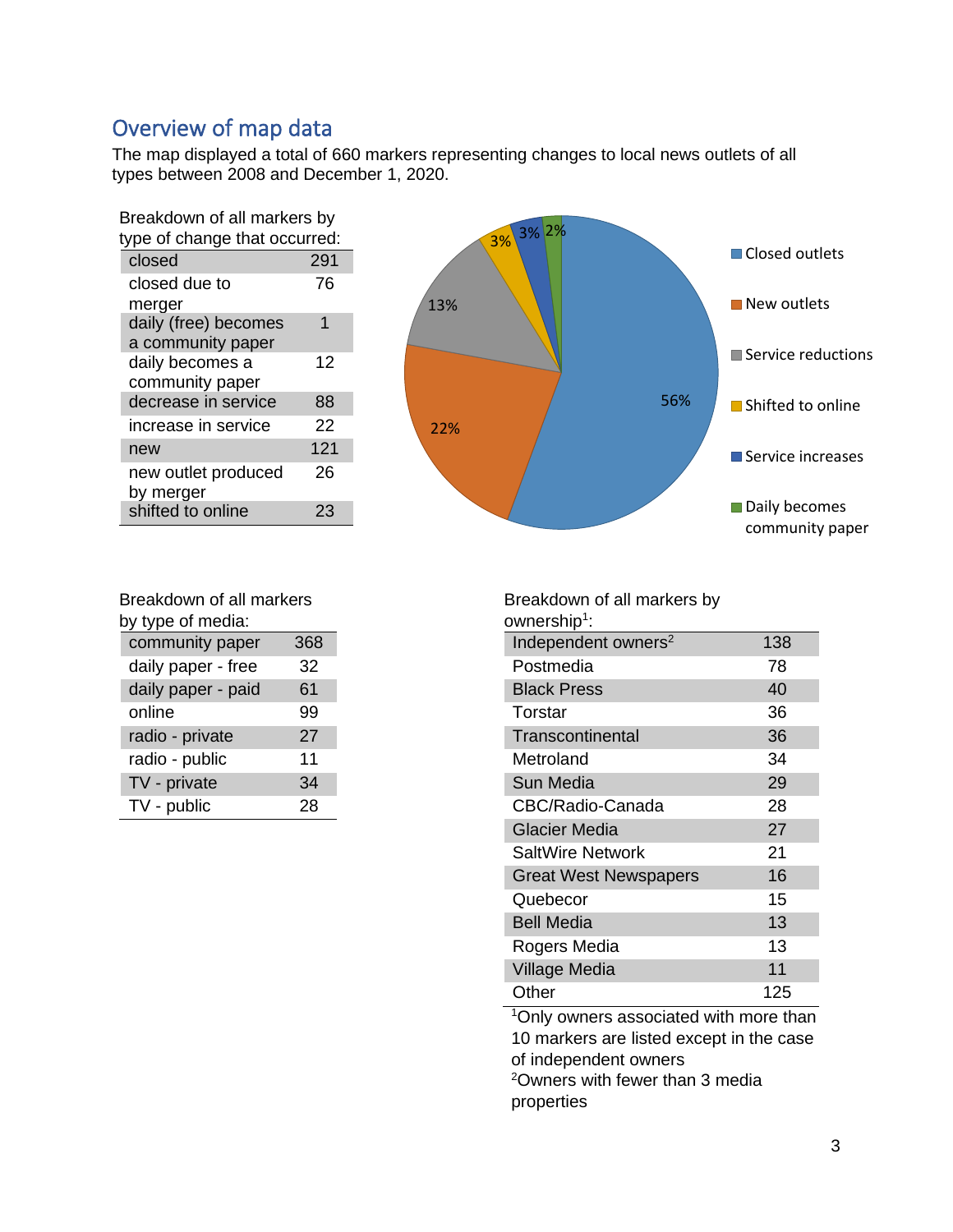## <span id="page-4-0"></span>Local news outlets that have closed since 2008

Total number of closings: 367 (291 direct closings + 76 closings due to mergers) Number of communities where a local news outlet has closed: 259

| Breakdown of closings by type |     |  |  |  |
|-------------------------------|-----|--|--|--|
| of media:                     |     |  |  |  |
| community paper               | 271 |  |  |  |
| daily paper - free            | 28  |  |  |  |
| daily paper - paid            | 13  |  |  |  |
| online                        | 20  |  |  |  |
| radio - private               | 18  |  |  |  |
| radio - public                | 6   |  |  |  |
| $TV$ – private                | 11  |  |  |  |
| $TV$ – public                 | O   |  |  |  |

| Breakdown of closings by ownership <sup>1</sup> : |    |  |  |  |
|---------------------------------------------------|----|--|--|--|
| Independent owners <sup>2</sup>                   | 58 |  |  |  |
| Postmedia                                         | 51 |  |  |  |
| Transcontinental                                  | 32 |  |  |  |
| <b>Black Press</b>                                | 30 |  |  |  |
| Sun Media                                         | 25 |  |  |  |
| Torstar                                           | 23 |  |  |  |
| <b>Glacier Media</b>                              | 22 |  |  |  |
| Metroland                                         | 20 |  |  |  |
| <b>Great West Newspapers</b>                      | 13 |  |  |  |
| SaltWire Network                                  | 12 |  |  |  |
| Other                                             | 81 |  |  |  |

 $10$ nly owners associated with more than 10 markers are listed except in the case of independent owners <sup>2</sup>Owners with fewer than 3 media properties

## <span id="page-4-1"></span>Newly launched local news outlets since 2008

Total number of markers representing new outlets: 147 (121 new outlets + 26 new outlets produced by mergers)

Number of communities where a new local news outlet has been launched: 108

| Breakdown of new outlets by |    |
|-----------------------------|----|
| media type:                 |    |
| community paper             | 55 |

| community paper    | 55 |
|--------------------|----|
| daily paper - free | 1  |
| online             | 72 |
| radio – private    | 8  |
| radio - public     | 3  |
| $TV$ – private     | 3  |
| $TV$ – public      | 5  |

| Breakdown of new outlets by ownership <sup>1</sup> : |    |         |
|------------------------------------------------------|----|---------|
| Independent owners <sup>2</sup>                      | 64 |         |
| Torstar                                              | 10 |         |
| <b>Village Media</b>                                 | 10 |         |
| Metroland                                            |    |         |
| Rogers Media                                         | 6  |         |
| <b>Black Press</b>                                   | 5  |         |
| CBC/Radio-Canada                                     | 4  |         |
| SaltWire Network                                     | 4  |         |
| <b>TVO</b>                                           | 4  |         |
| <b>Your Community Voice</b>                          | 4  |         |
| <b>Glacier Media</b>                                 | 3  |         |
| <b>Great West</b>                                    | 3  |         |
| Newspapers                                           |    |         |
| Other                                                | 23 |         |
| $1 \bigcap_{n=1}^{\infty}$                           |    | ند ما 4 |

<sup>1</sup> Only owners associated with more than 2 markers are listed except in the case of independent owners

2Owners with fewer than 3 media properties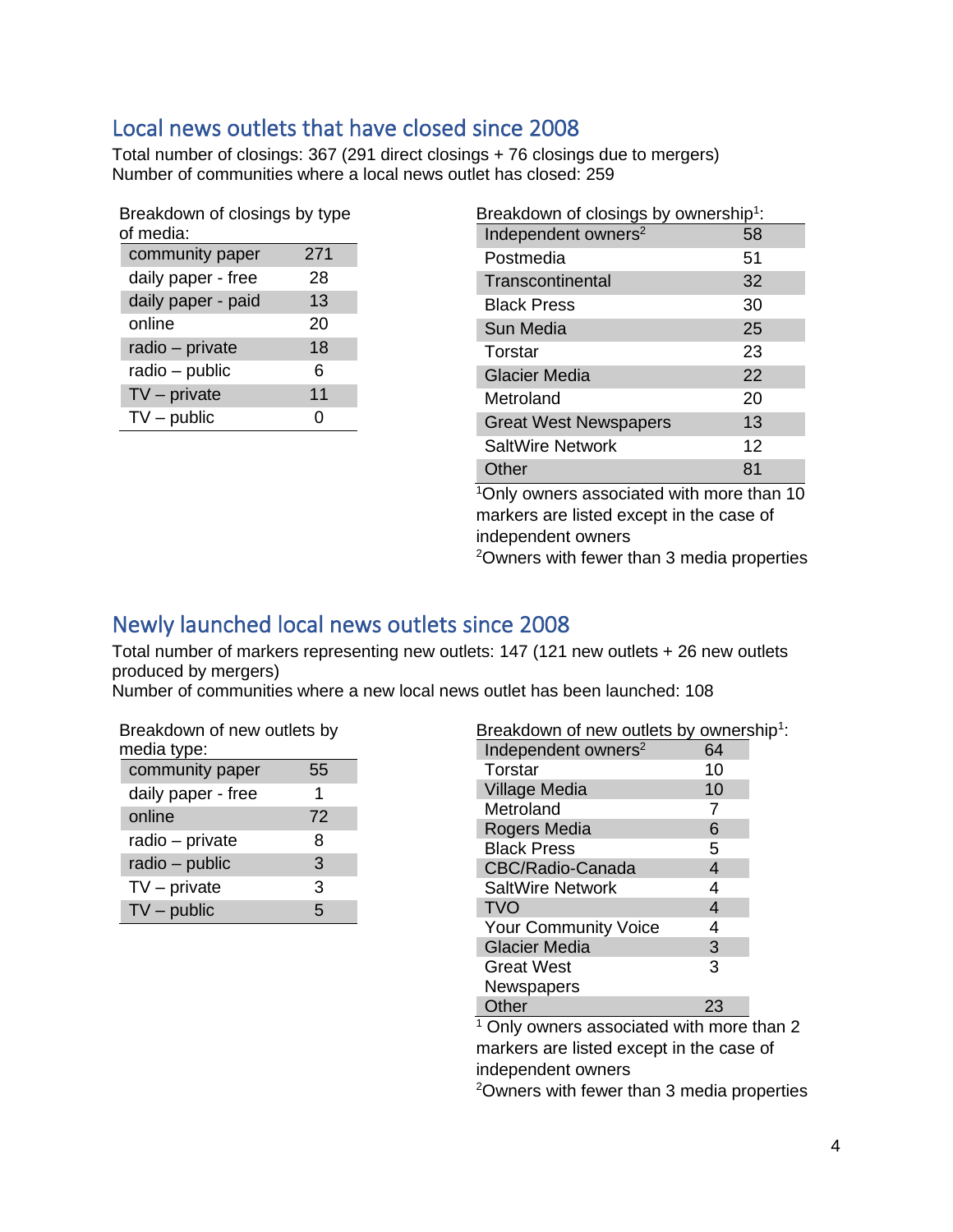## <span id="page-5-0"></span>Increases in service since 2008

Total number of service increases: 22 Number of affected communities: 19

| Breakdown of service increases by<br>type of media: |   |  |
|-----------------------------------------------------|---|--|
| community paper                                     | 2 |  |
| daily paper - free                                  | O |  |
| daily paper - paid                                  | 2 |  |
| online                                              | 7 |  |
| radio - private                                     | 0 |  |
| radio - public                                      | 1 |  |
| TV - private                                        | 9 |  |
| TV - public                                         |   |  |

Note: Examples of service increases include longer local newscasts, the launch of a new local news program, increased frequency of publication for newspapers

## <span id="page-5-1"></span>Decreases in service since 2008

Total number of service reductions: 88 Number of affected communities: 53

| Breakdown of service reductions |    |  |  |  |
|---------------------------------|----|--|--|--|
| by type of media:               |    |  |  |  |
| community paper                 | 20 |  |  |  |
| daily paper - free              | 1  |  |  |  |
| daily paper - paid              | 32 |  |  |  |
| online                          | Ω  |  |  |  |
| radio - private                 | 1  |  |  |  |
| radio - public                  | 1  |  |  |  |
| TV - private                    | 11 |  |  |  |
| TV - public                     | 22 |  |  |  |

Note: Examples of service decreases include shorter newscasts or fewer print editions per week for newspapers

# <span id="page-5-2"></span>Breakdown of data by type of local media (2008 to December 1, 2020)

### **NEWSPAPERS**

• Total number of markers representing changes at newspapers: 461

*Closings*

- Total number of newspapers that have closed: 312 (236 direct closings + 76 closings due to mergers)
- Number of communities where newspapers have closed: 241

### *Launches*

- Total number of markers representing newly launched newspapers: 56 (30 new outlets + 26 new outlets produced by mergers)
- Number of communities where new newspapers have launched: 51

*Community newspaper markers on the map (published fewer than five times per week)* 

- Total number of community newspaper markers: 368
- Total number of community newspapers that have closed: 271 (198 direct closings + 73 closings due to mergers)
- Number of communities affected by the closing of a community paper: 221
- Total number of new community newspapers: 55 (29 new outlets + 26 new outlets produced by mergers)
- Number of communities where a new community paper has launched: 51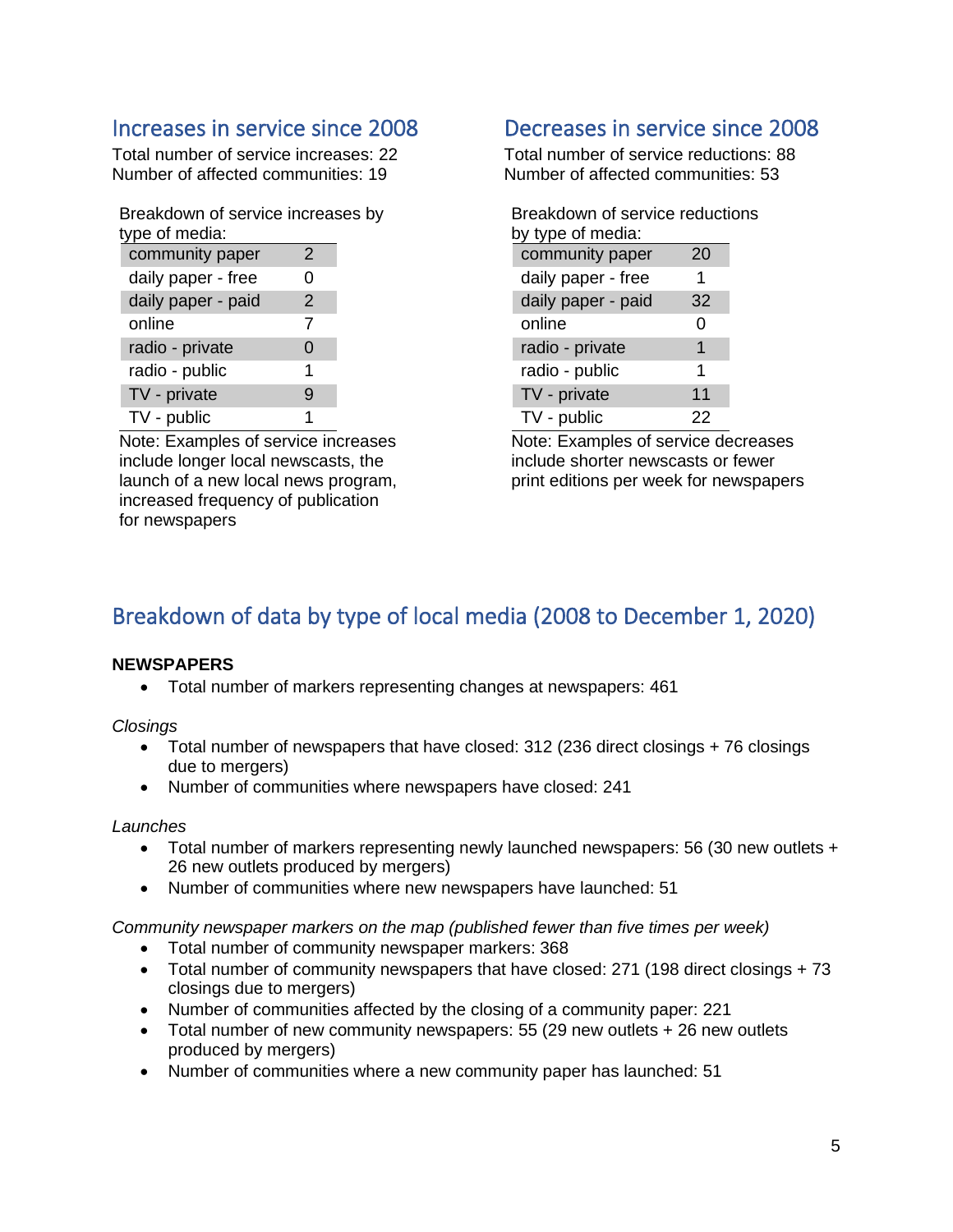### **DIGITAL NEWS SITES**

- Total number of markers representing changes at online news sites: 99
- Total number of newly launched online news sites: 72
- Total number of closed online news sites: 20
- Total number of online news sites service increases: 7

#### **RADIO**

- Total number of markers representing changes at radio stations: 38
- Total number of new radio stations: 11
- Total number of closed radio programs: 24
- Total number of radio station service reductions: 2
- Total number of radio station service increases: 1

### **TELEVISION**

- Total number of markers representing changes to television stations: 62
- Total number of new TV stations: 8
- Total number of closed TV stations: 12
- Total number of TV station service reductions: 32
- Total number of TV station service increases: 10

### <span id="page-6-0"></span>Provincial data for changes to local news media since 2008

| <b>Province</b>              | <b>Number of</b><br>closings/<br>closings<br>due to<br>mergers | Number of<br>new/new<br>outlets due<br>to merger | <b>Number of</b><br>service<br>reductions | <b>Number of</b><br>service<br><i>increases</i> | Total # of<br>markers |
|------------------------------|----------------------------------------------------------------|--------------------------------------------------|-------------------------------------------|-------------------------------------------------|-----------------------|
| Alberta                      | 53                                                             | 19                                               | 13                                        | $\Omega$                                        | 85                    |
| <b>British Columbia</b>      | 65                                                             | 27                                               | 12                                        | 2                                               | 106                   |
| Manitoba                     | 20                                                             | 3                                                | 5                                         |                                                 | 29                    |
| <b>New Brunswick</b>         | 5                                                              | $\overline{4}$                                   |                                           |                                                 | 11                    |
| Newfoundland and<br>Labrador | 12                                                             | 2                                                | 4                                         | 0                                               | 18                    |
| <b>Northwest Territories</b> | $\overline{2}$                                                 |                                                  |                                           | 1                                               | 5                     |
| Nova Scotia                  | 19                                                             | 9                                                | 5                                         | $\overline{2}$                                  | 35                    |
| Nunavut                      | $\overline{0}$                                                 | $\overline{0}$                                   | $\Omega$                                  | $\Omega$                                        | $\Omega$              |
| Ontario                      | 122                                                            | 69                                               | 48                                        | 9                                               | 248                   |
| <b>Prince Edward Island</b>  | $\overline{0}$                                                 | $\overline{0}$                                   | 2                                         | $\overline{0}$                                  | $\overline{2}$        |
| Quebec                       | 51                                                             | 10                                               | 27                                        | $\overline{2}$                                  | 90                    |
| Saskatchewan                 | 18                                                             | 3                                                | $\overline{4}$                            | $\overline{4}$                                  | 29                    |
| Yukon                        | 0                                                              | 0                                                | 2                                         | ∩                                               | $\overline{2}$        |
| Canada (total)               | 367                                                            | 147                                              | 124                                       | 22                                              | 660                   |

#### Breakdown of changes to local news outlets by province